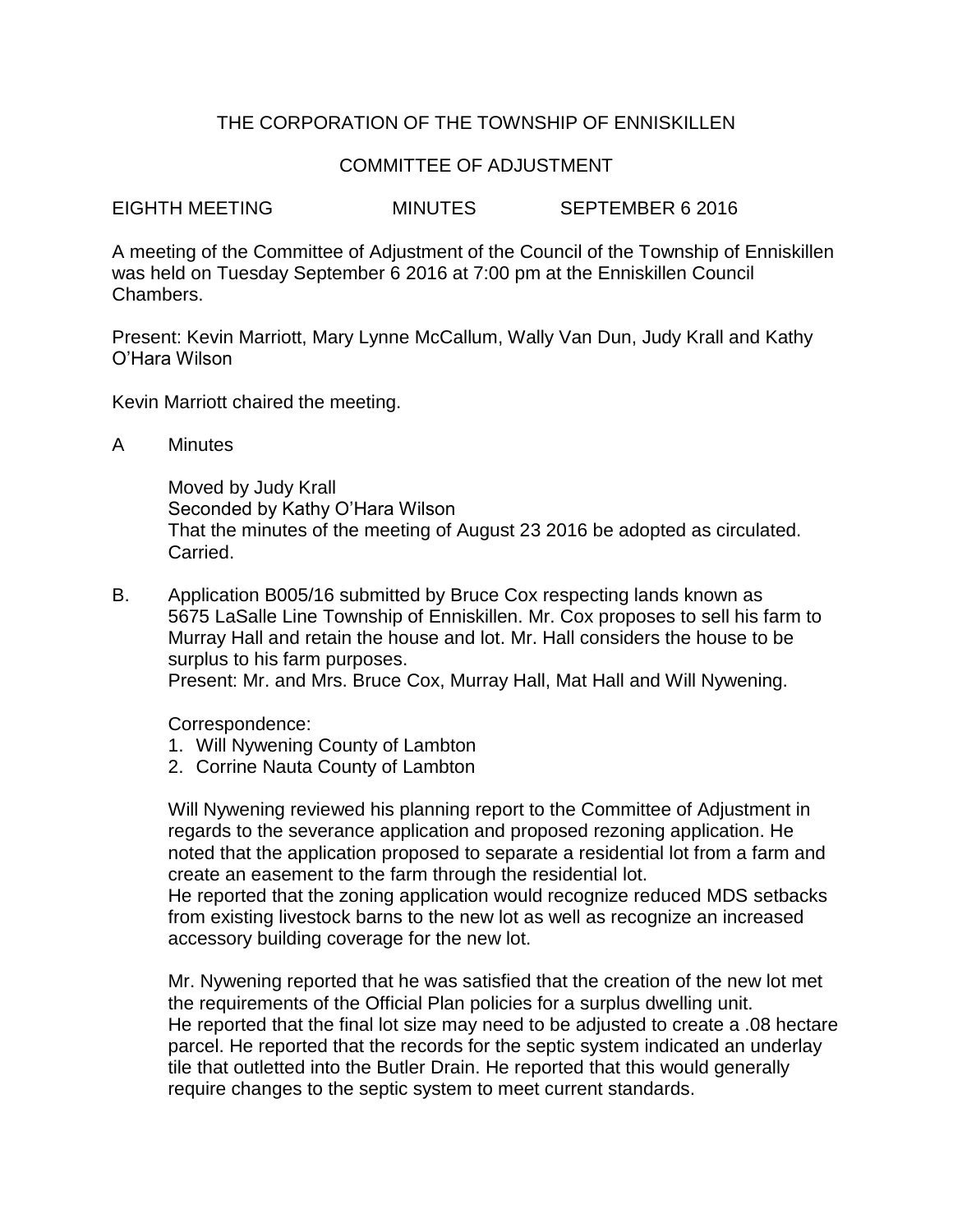Mr. Nywening reported that the farm purchaser owned the abutting farm but proposed to hold the newly purchased property in a separate title. He reported that the new property should have its own access to LaSalle Line rather than creating an easement.

Mr. Nywening reported on the rational used to evaluate the site specific zoning to address the Minimum Distance Separation (MDS) and the accessory building lot coverage.

He noted that a 30 ft. by 40 ft. building was to be removed from the property. He was satisfied that the grain bins were being used for storage by Mr. Cox.

Mr. Nywening noted that the calculated MDS for the beef operation was 260 meters rather than the actual 242 meters. In regards to the swine operation the MDS calculations were 319 meters from the barn and 507 meters from the manure storage pits. Mr. Nywening noted that the consideration of MDS in such a severance was not required under provincial policies. He noted that there were already houses closer to the hog operation that would impact on any future expansion. The hog operation had good physical screening.

Mr. Nywening reported that the zoning bylaw would also not permit a dwelling on the retained farmland.

Murray Hall noted that he did not see the need to construct a new access to this farm as he would be able to cross his own property to access the new farm. He noted that if a bridge were required they would install it on their own.

Kathy O'Hara Wilson noted that she would support a new access to the farm due to potential conflicts with the residential owner in the future.

Mary Lynne McCallum reported that a condition should be applied to ensure that the septic system met current standards.

Bruce Cox noted that he wanted to maintain the grain storage bins for storage of personal items.

Moved by Wally Van Dun Seconded by Kathy O'Hara Wilson That application B005/16 is approved subject to conditions. Carried.

Conditions:

1. That a copy of the deed and survey in a form suitable for registration be deposited with the Secretary Treasurer.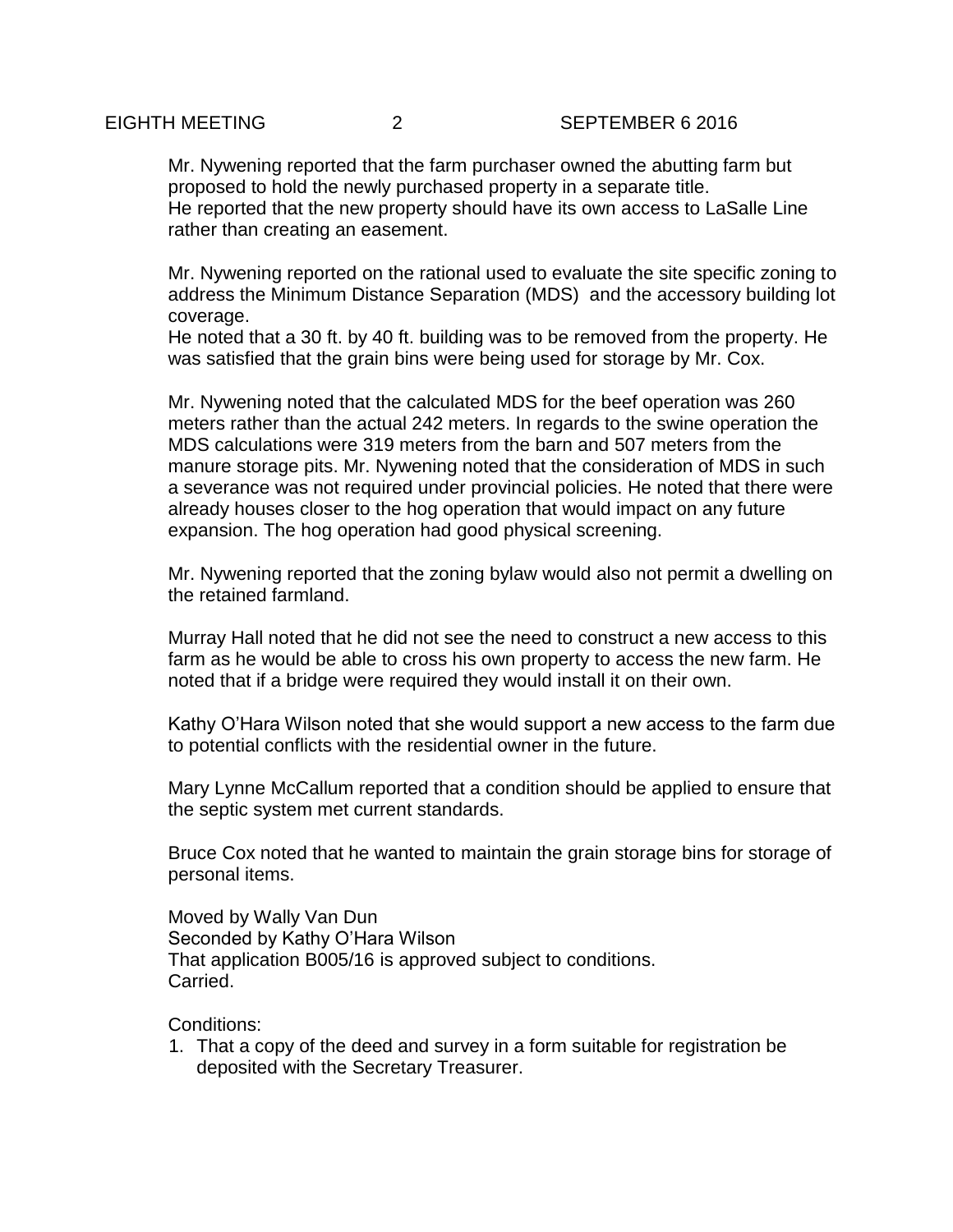- 2. That a fee of \$250.00 be paid to the Township of Enniskillen by cash or certified cheque.
- 3. That all conditions are to be fulfilled within one year of the notice of decision of this consent. The certificate of consent required by Section 53(42) of the Planning Act must be obtained within one year after notice of decision of this consent
- 4. That the applicants at their expense install adequate access to the retained and severed properties as determined by the Township Road Superintendent.
- 5. That a fee of \$75.00 be made payable to the County of Lambton for septic inspection of the lot.
- 6. That the Municipal Engineer prepare amendments to all Drainage Act reports assessing the severed lot and the retained lot for their appropriate share of future maintenance of any municipal drain. The applicants agree to the assessments.
- 7. That the retained farmland be rezoned to prohibit the construction of a dwelling and reduce the MDS from 5169 and 5726 La Salle Line and allow approximately 3550 square feet of accessory lot coverage.
- 8. That a parks dedication fee of \$1,000 be paid to the Township of Enniskillen.
- 9. That the existing 30 foot by 40 foot detached structure be demolished and removed from the site.
- 10.That the existing septic system be upgraded to current Building Code standards or be replaced.
- 11. That the consent for easement be denied.
- 12.That the area of the residential lot not be less than 0.8 hectares in size.

Effect of written and oral submissions;

Submissions were made by the applicants, County Planning and Development Services and County Building Services which helped the Committee make an informed decision with appropriate conditions of approval.

Reasons:

That the application policies with the surplus dwelling policy of the Township Official Plan

C. Adjournment

Moved by Wally Van Dun Seconded by Kathy O'Hara Wilson That the meeting of the Committee of Adjustment be adjourned and that the meeting of Council be opened. Carried.